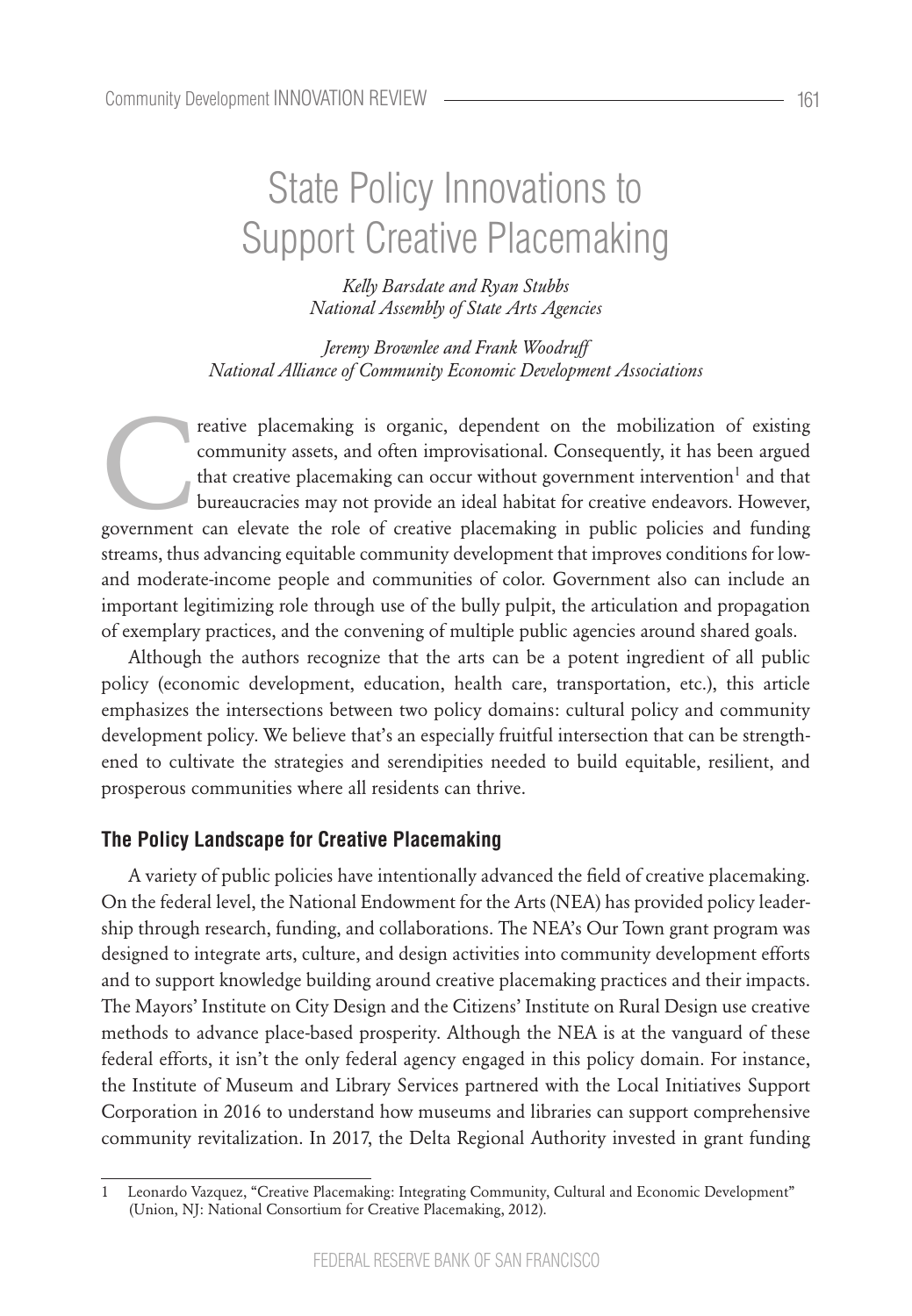and technical assistance to stimulate economic and community development through the cultural sector.

States have likewise used their policy authority to promote creative placemaking. For example, 36 state arts agencies have grant programs dedicated to creative placemaking or community arts development.<sup>2</sup> Fifteen states have established cultural district certification programs that use cultural resources to encourage synergies between economic and community development.<sup>3</sup> County and municipal governments invest in similar creative placemaking efforts through cultural district development, cultural planning, grant investments, and a variety of public art and artist housing approaches. Additionally, local land-use planning and zoning can encourage or dissuade creative places.

A variety of other public policies and funding streams have sometimes provided useful resources for creative placemaking. These include such policy mechanisms as federal community development grants, state-based community development regulation of financial institutions, state community development tax credits, and assessments of fair housing, among others.

## **Policy Gaps**

Creative placemaking practitioners have demonstrated tremendous ingenuity and agility in knitting together these diverse policy strands, public funding opportunities, and relationships to support their work. However, from the point of view of place-based practitioners, public policies can seem unsynchronized, siloed, duplicative, or even at odds with each other. Critical gaps in support for creative placemaking include the following:

- **Equity gaps:** Existing creative placemaking policies and programs too often fail to advance equity goals in low- and moderate-income communities and communities of color.
- **Legitimacy gaps:** Governments may not recognize the value of rigorous and authentic creative engagement during public processes, meetings, hearings, or assessments. Creative implementation strategies may be perceived as less substantive, less efficient, or less likely to deliver results, despite the availability of numerous examples demonstrating their legitimacy and efficacy.
- **Process gaps:** Public policies and funding streams tend to emphasize outputs (e.g., number of housing units) over a community process that defines and engenders authentic community visions that can be mobilized.
- **Capacity gaps:** Public funds to support creative placemaking are scarce, and accessing them can be fraught with obstacles, especially for smaller or grassroots organizations trying to tap into public systems for the first time or for organizations attempting to

<sup>2</sup> Custom analysis of grants programs database maintained by the National Assembly of State Arts Agencies.

<sup>3</sup> National Assembly of State Arts Agencies (NASAA), "State Policy Briefs: State Cultural Districts" (Washington, DC: NASAA, 2015).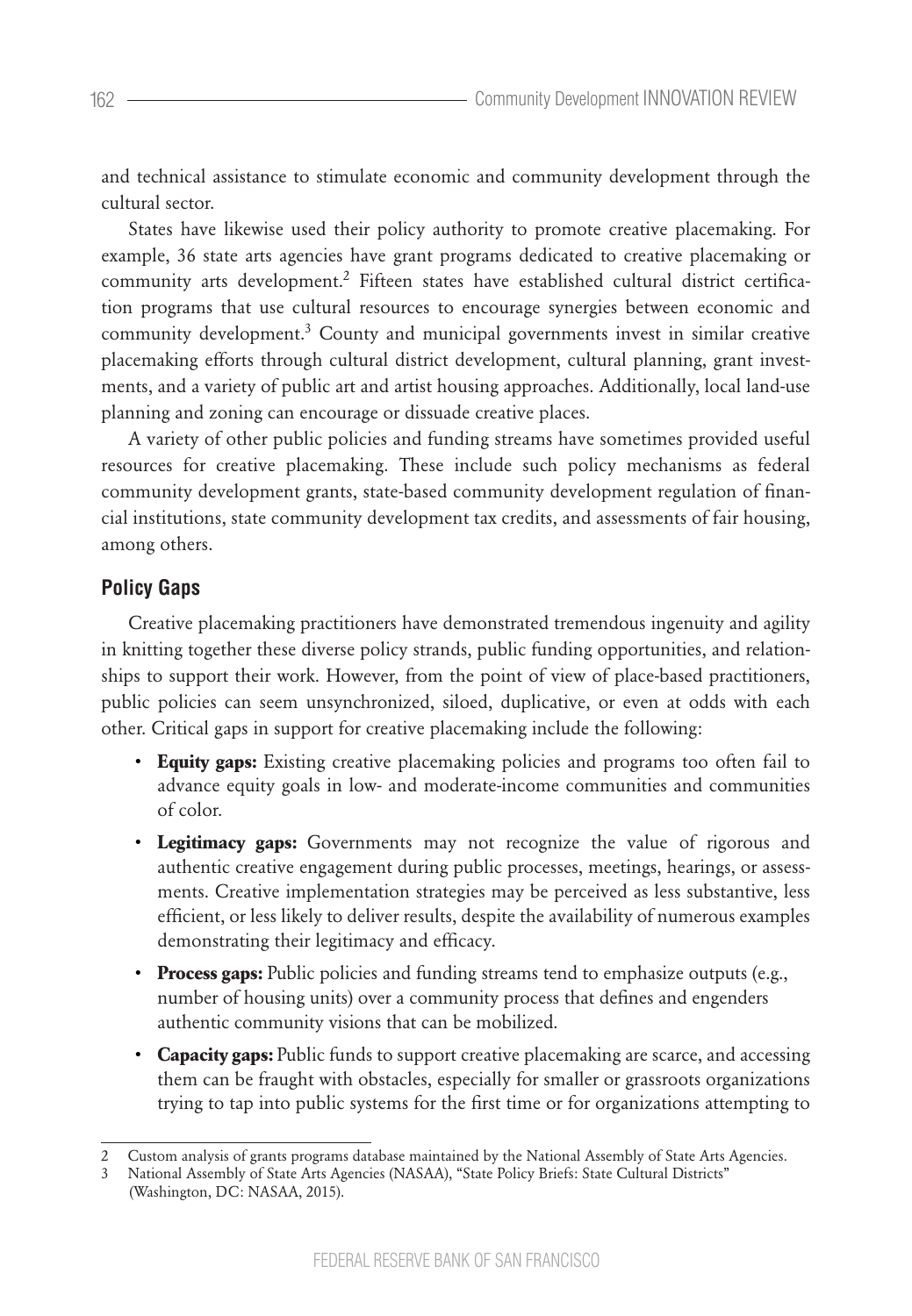access funds in cross-sector environments. The capacity (time, money, relationships, and knowledge) required of implementing organizations to weave together a web of missions, interests, policies, and money is daunting.

Examples of creative placemaking sites that have overcome these disconnects are abundant throughout this journal and elsewhere. However, insights gained from localized successes have not been fully translated vertically into systems-level policy change.<sup>4</sup> And the persistent existence of these gaps can hinder success, efficacy, credibility, and efficiency.<sup>5</sup> Efforts by practitioners, evaluators, funders, and policymakers to close such gaps can yield systemslevel policy change to support creative placemaking practice that benefits all communities, especially low- and moderate-income people and communities of color.

#### **State Policy Recommendations**

To address these gaps—and help creative placemaking practitioners more easily weave together the various strands of public-sector resources and relationships—we recommend seven public policy strategies:

- 1. Elevate creative placemaking as a policy strategy in state plans.
- 2. Establish mechanisms for connectivity among state agencies whose missions relate to placemaking or culture.
- 3. Strengthen existing state policies that are positioned to foster creative placemaking and arts-based community development.
- 4. Amplify and coordinate state funding streams.
- 5. Educate federal funding gatekeepers about creative placemaking.
- 6. Embed artists and designers into government agencies that influence creative placemaking or community development.
- 7. Equip more artists and cultural organizations to play significant community engagement and development roles.

These recommendations focus primarily on state government because many resource determinations for community development are made at the state level, state government uniquely influences broad scale policy diffusion, and states are laboratories of policy where new ideas can be tested.

<sup>4</sup> Kiley K. Arroyo, "Creative Policymaking: Taking the Lessons of Creative Placemaking to Scale," *Artivate: A Journal of Entrepreneurship in the Arts* 6 (2) (2017):58-72.

<sup>5</sup> Ann Markusen and Ann Gadwa, "Creative Placemaking" (Washington, DC: National Endowment for the Arts, 2010); Roberto Bedoya, "Placemaking and the Politics of Belonging and Dis-belonging," *GIA Reader* 24 (1) (2013):; Alexandre Frenette, "The Rise of Creative Placemaking: Cross-Sector Collaboration as Cultural Policy in the United States," *The Journal of Arts Management, Law, and Society* 47 (5) (2017): 333 45.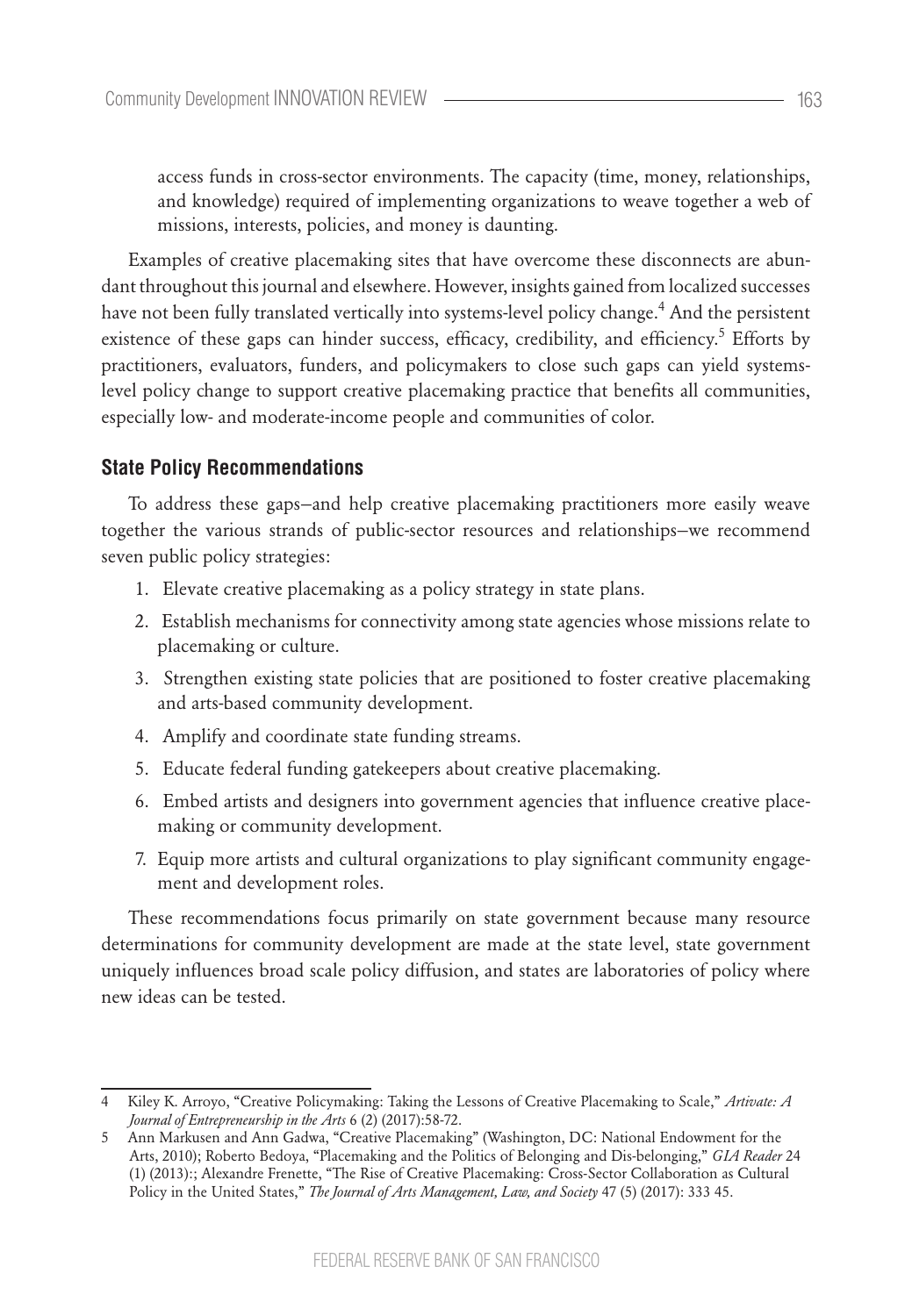# **1. Elevate creative placemaking as a policy strategy in state plans.**

States adopt a variety of strategic plans for both community development and culture. In addition to satisfying federal requirements, these plans are important vehicles for defining needs, articulating state priorities, and establishing a framework within which resources will be allocated and progress measured. Including creative placemaking at the goal or strategy level could catalyze new state commitments of resources and relationships. Influential planning vehicles may include the following:

- State arts agency strategic plans, articulating cultural development priorities, are required by the NEA so that every state arts agency is eligible to receive federal arts funding. The NEA adjudicates these plans every three years, with an emphasis on the public input methods used and how well the plans address the needs of underserved communities. (As defined by each state, underserved communities can include rural areas, low-income populations, communities of color, immigrants, the aging, disabled populations, and others.) These plans, and the processes used to develop them, offer an opportunity to articulate the value of creative placemaking and to initiate consultations with sister state agencies responsible for housing, community development, transportation, and economic development.
- State Consolidated Plans (Con Plans) identify state affordable housing and community development needs and goals through community dialogue and engagement. State and Entitlement Jurisdiction Con Plans are a federal Department of Housing and Urban Development (HUD) requirement that articulate the needs being addressed by federal-formula community development block grants. Entitlement Jurisdictions tend to be urban and receive block grants directly from HUD. State Con Plans consider the needs of the entire state, with an emphasis on data and grants in areas without an Entitlement. State Con Plans tend to focus on more rural and less densely populated areas. Prioritizing the cultural, engagement, and community identity needs of underrepresented people and places within Con Plans is an opportunity to increase resources, in more rural areas in particular, and improve the perceived validity of creative placemaking as part of comprehensive community development planning.
- State Qualified Allocation Plans (QAPs) outline state priorities for use of dedicated federal Low-Income Housing Tax Credits. QAPs can be used as a vehicle to identify a need for artist housing, such as the District of Columbia's priority scoring for artist housing in its 2017 plan.<sup>6</sup> QAPs are revised annually and require public engagement and input. State housing finance agencies have an opportunity to include artists and cultural organizations—or even tap them for leadership roles when gathering that input.

<sup>6</sup> Government of the District of Columbia, "2017 Low Income Housing Tax Credit Qualified Allocation Plan" (Washington, DC: Government of the District of Columbia, May 2017).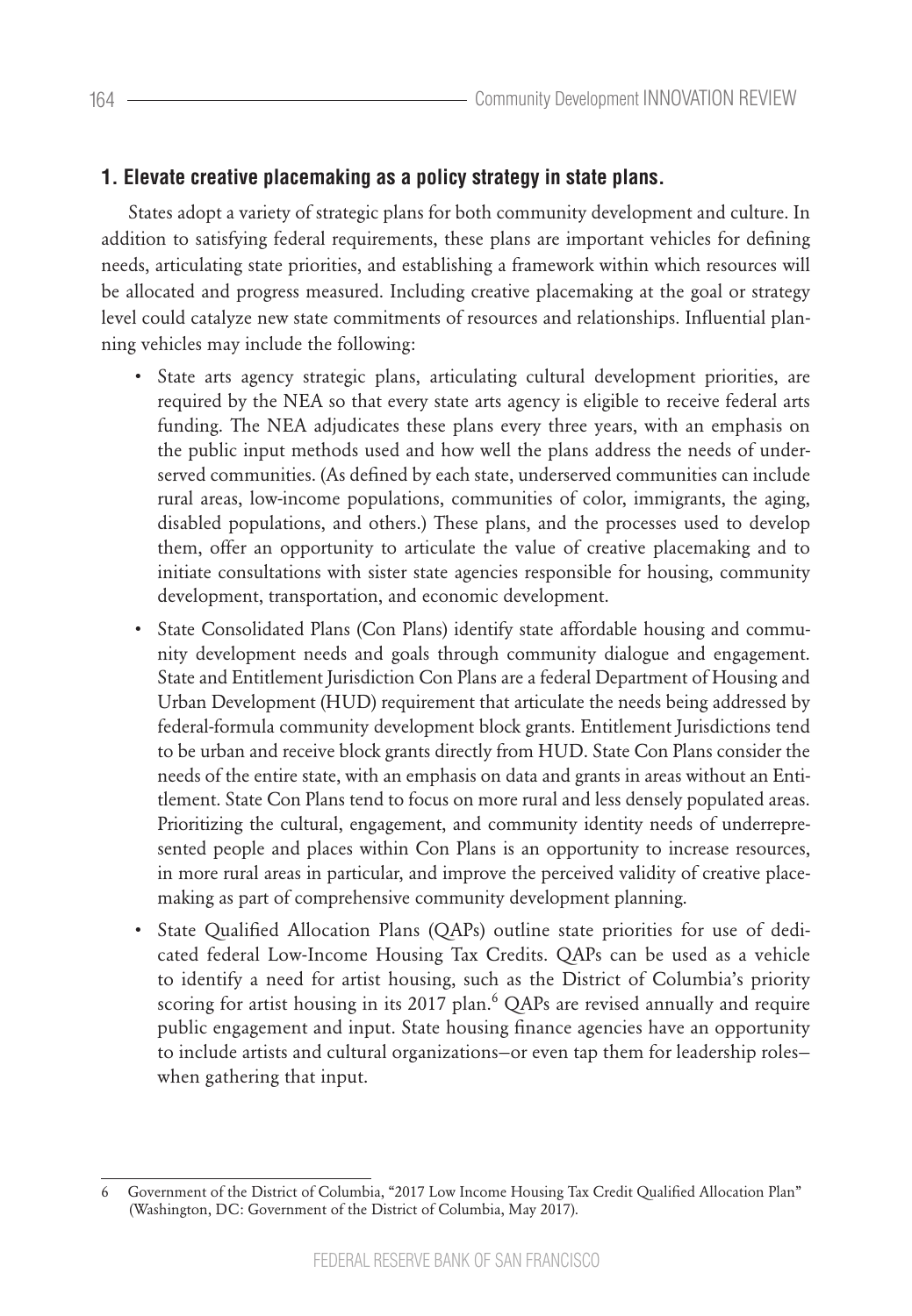In state plans for community development, the arts, economic development, transportation, and related fields, *creative placemaking can be a means as well as an end in the formulation of policy priorities.* Creative placemaking is a powerful method for engagement with low- and moderate-income communities and for building equity through the engagement process. When used in planning, arts-based engagement strategies increase the influence of disenfranchised stakeholders, deepen the credibility—real and perceived—of public input upon which decisions are based, reveal unanticipated insights, and lead to innovative strategy formulation.<sup>7</sup>

State-level planners can draw on practices pioneered at the municipal level, such as those used by the City of Minneapolis. The city collaborated with Intermedia Arts to deploy a Creative CityMaking (CCM) strategy that embeds the arts into planning and advances the city's objective of reducing economic and racial disparities. Based in the Department of Community Planning and Economic Development, CCM employed artists to find new ways to involve citizens who typically were not represented in planning processes. $8$  Ninety percent of residents engaged through arts-based methods had never contributed to a planning process before. Planning participation by people of color increased from 30 percent to 60 percent of the total input pool. $9$  These practices influenced comprehensive city planning efforts, such as the Minneapolis 2040 plan, which draws on arts-based input methods and includes nine specific cultural policy objectives in its efforts to "undo barriers and overcome inequities created by a history of policies in our city that have prevented equitable access to housing, jobs, and investments."<sup>10</sup>

## **2. Establish mechanisms for connectivity among state agencies whose missions relate to placemaking or culture.**

Abundant anecdotal evidence and research underscore the importance of cross-sector partnerships in placemaking. The structure and culture of state government, however, can impede interagency collaboration. State arts agencies and their community development counterparts (state housing finance agencies and/or statewide networks of community development corporations) have different mandates and ways of working and don't always have formal opportunities to collaborate.

Establishing regular mechanisms for networking, knowledge transfer, and "talent

<sup>7</sup> Tom Borrup, "Just Planning: Can Cultural Planning Help Build More Equitable Cities?" *GIA Reader* 28 (3) (Fall 2017); Jon Catherwood-Ginn and Bob Leonard, "Playing for the Public Good: The Arts in Planning and Government" (Washington, DC: Animating Democracy/Americans for the Arts, 2012); RMC Research, "The Role of the Arts and Culture in Planning Practice" (Chicago, IL: American Planning Association, 2011).

<sup>8</sup> Rainbow Research, "Creative CityMaking Minneapolis: An Adaptive Evaluation" (Minneapolis, MN: Intermedia Arts, 2017); William Cleveland, "Creative CityMaking: In Search of a New Village" (Washington, DC: Animating Democracy/Americans for the Arts, July 2016).

<sup>9</sup> G. Kayim, correspondence as cited by Arroyo in "Creative Policymaking" (March 2017).

<sup>10</sup> City of Minneapolis Department of Community Planning & Economic Development, "Minneapolis 2040—The City's Comprehensive Plan (Draft for Metropolitan Council Review)" (Minneapolis, MN: City of Minneapolis Department of Community Planning & Economic Development, December 2018).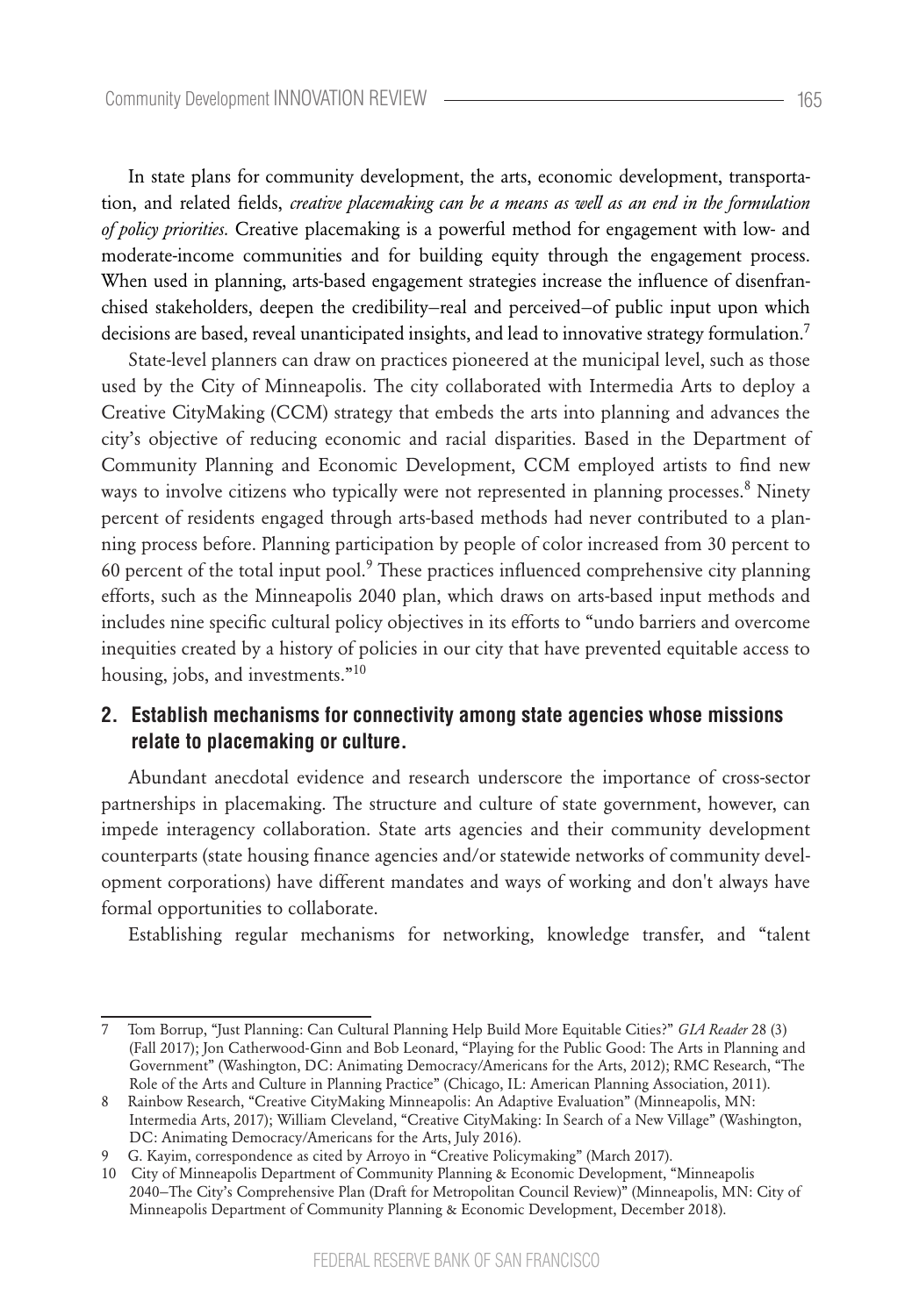exchange<sup>"11</sup> at the staff level would be a good start, as would the routine sharing of funding announcements and reciprocal invitations to participate in planning. At the leadership level, cross-sector representation on boards and commissions would be useful. Governors can play a pivotal role in appointing arts representatives to commissions or task forces focusing on rural, economic, and community development; aligning the work of agencies with similar goals; and creating a creative partnership infrastructure to facilitate multisector work.<sup>12</sup>

Thirty-three state arts agencies have full-time community development positions with community arts programming and management as primary responsibilities.<sup>13</sup> In other states, this role may be combined with other duties. Common roles for community development staff include overseeing grant budgets aimed at local agencies and grassroots arts groups, providing technical assistance, and facilitating collaborations that encourage the integration of the arts into civic life. Each state arts agency implements its community development role differently. For those agencies interested in advancing the practice of creative placemaking, aligning the state arts agency's community development function with the community development sector's priorities would send a clear signal that the arts sector strongly validates the work of community developers and the role of the arts in placemaking.

Convenings also can support productive cross-pollination. Many states have housing, community development, and arts conferences. Intentional relationship building at these convenings might help arts and community development professionals to understand one another's language, needs, and norms. Participants can then serve as translators, bringing community development ideas into the arts space and vice versa.

## **3. Strengthen existing state policies that are positioned to foster creative placemaking and arts-based community development.**

Numerous arts-based community development programs have been in place for years. They include state cultural district certification programs, state public art programs, Main Street programs, and grant programs. Those policy frameworks, guidelines, and outreach mechanisms would benefit from a review of what's now known about effective creative placemaking practices and their intersections with community development, equity, and inclusion.

For example, 27 states have public art statutes that, among other objectives, integrate the arts into the built environment.<sup>14</sup> Do those policies include truly meaningful public engagement components? Among the 15 states with creative district programs, how attuned are they to the needs of historically marginalized communities? Do state arts agency criteria for

<sup>11</sup> Ohio Department of Administrative Services, "Employee Exchange Program" (Columbus, OH: Ohio Department of Administrative Services, 2014; City of Palo Alto, "A Case Study on Creating Learning Opportunities Through a Professional Exchange Program" (Palo Alto, CA: City of Palo Alto, 2004.

<sup>12</sup> National Governors Association, "Rural Prosperity Through the Arts and Creative Sector: A Rural Action Guide for Governors and States" (Washington, DC: National Governors Association, January 2019).

<sup>13</sup> National Assembly of State Arts Agencies (NASAA), "State Arts Agency Staffing Trends: Highlights from the FY2019 Staffing and Compensation Survey" (Washington, DC: NASAA, April 2019).

<sup>14</sup> NASAA, "State Policy Briefs: Percent for Art" (Washington, DC: NASAA, 2013).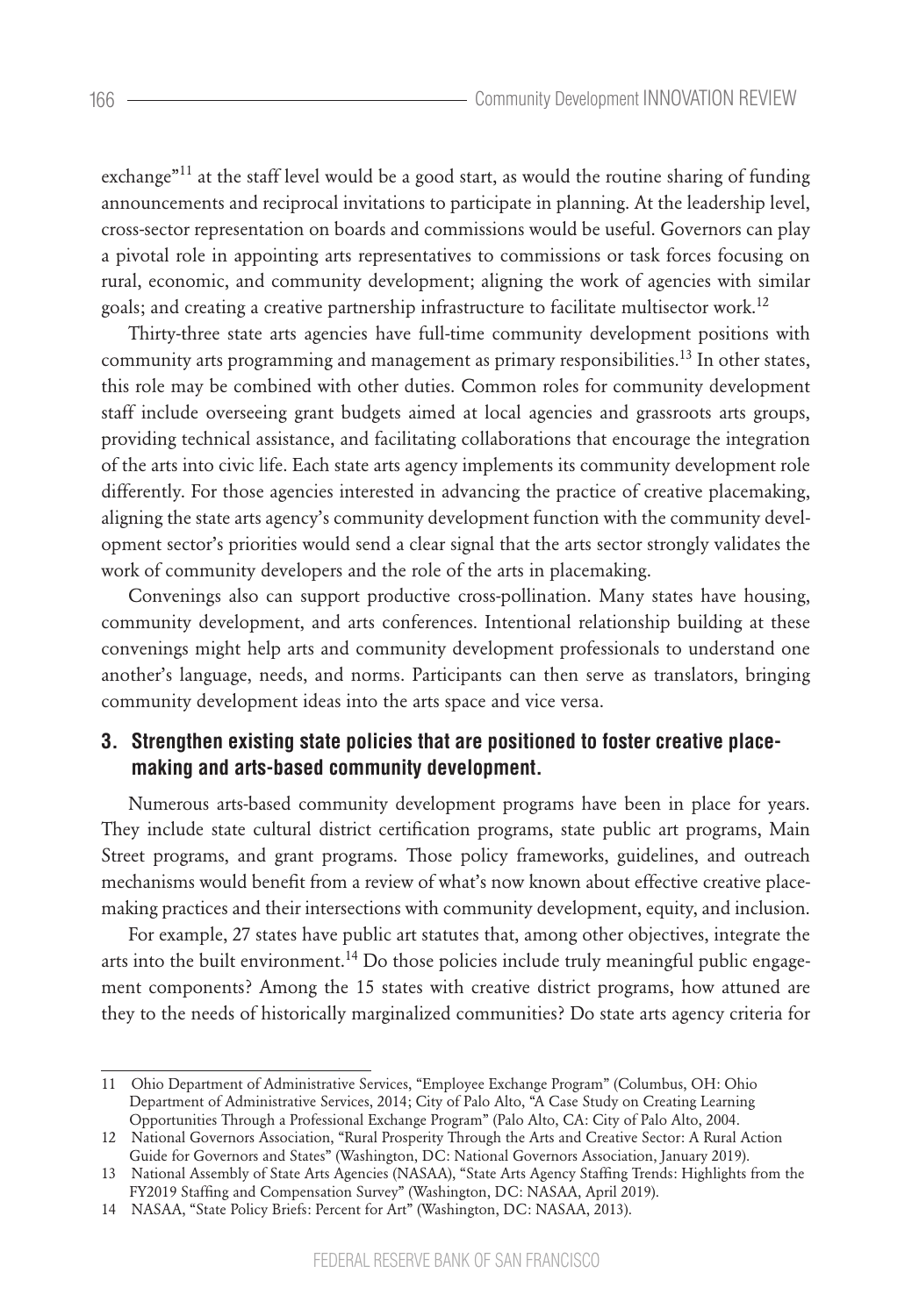community development grants create barriers to entry for small, grassroots, or culturally specific organizations? A fresh examination of such programs would ask whether they are reaching underserved communities and would consider the programs' promotion of equity and inclusion through their guidelines and adjudication processes.

### **4. Amplify and coordinate state funding streams.**

Creative placemaking programs at the state level would benefit from additional resources (financial, human, and material) to reach more low-income communities and attain a broader geographic reach. Thirty-two percent of the U.S. population resides in economically distressed counties. By comparison, 26 percent of all state arts agency awards and 24 percent of state arts agency grant funds currently reach these counties.15 Rural distribution is a crucial part of the puzzle, too: 18 percent of the U.S. population resides in rural areas, which receive 21 percent of all state arts agency grants and comprise 17 percent of total state arts agency grant dollars.<sup>16</sup> While leaving room for improvement, these benchmarks suggest that state funding provides a readily viable pathway for routing more resources to historically marginalized communities. This potential is especially notable when comparing public funds with private funds: just 5 percent of foundation giving is invested in rural areas.<sup>17</sup>

Unrestricted operating support funds can significantly boost the capacity of nonprofit organizations serving as anchor organizations for creative placemaking efforts. Here, too, the public sector plays a distinctive role. State arts agencies devote 47 percent of their grant dollars to operating support for nonprofit cultural institutions.<sup>18</sup> In comparison, private foundations devote an estimated 26 percent of their funds to arts operating support.<sup>19</sup> There is no universal state-level mechanism for supplying operating grants to community development corporations (CDCs). However, approximately 14 states and a handful of cities offer state or municipal tax credits for CDC operating and project support. Several states and cities leverage these tax credits to help CDCs implement arts and cultural programs, planning processes, and priorities. This includes arts-based commercial corridor revitalization, such as Lancaster Avenue in Philadelphia. People's Emergency Center CDC used an allocation of the State of Pennsylvania's Neighborhood Assistance/Partnership Tax Credit to undertake the project. In the State of New Jersey's 2018 round of Neighborhood Revitalization Tax Credits, half of all qualified projects included an arts or cultural component, including the I Love Greenville Community Plan in Jersey City, implemented by Garden State Episcopal CDC. Massachusetts' Community Investment Tax Credit was signed into law in 2012, and

<sup>15</sup> NASAA, "State Arts Agencies Advancing Equity: Economic Equity" (Washington, DC: NASAA, 2018).

<sup>16</sup> NASAA, "State Arts Agencies Advancing Equity: Rural Equity" (Washington, DC: NASAA, 2018).

<sup>17</sup> John Pender, "Foundation Giving to Rural Areas in the United States Is Disproportionately Low,"

<sup>(</sup>Washington, DC: United States Department of Agriculture Economic Resource Service, August 2015).

<sup>18</sup> NASAA, "State Arts Agency General Operating Support Fact Sheet" (Washington, DC: NASAA, March 2019).

<sup>19</sup> Reina Mukai, "Foundation Grants to Arts and Culture, 2016," *GIA Reader* 30 (1) (2019): 5-11.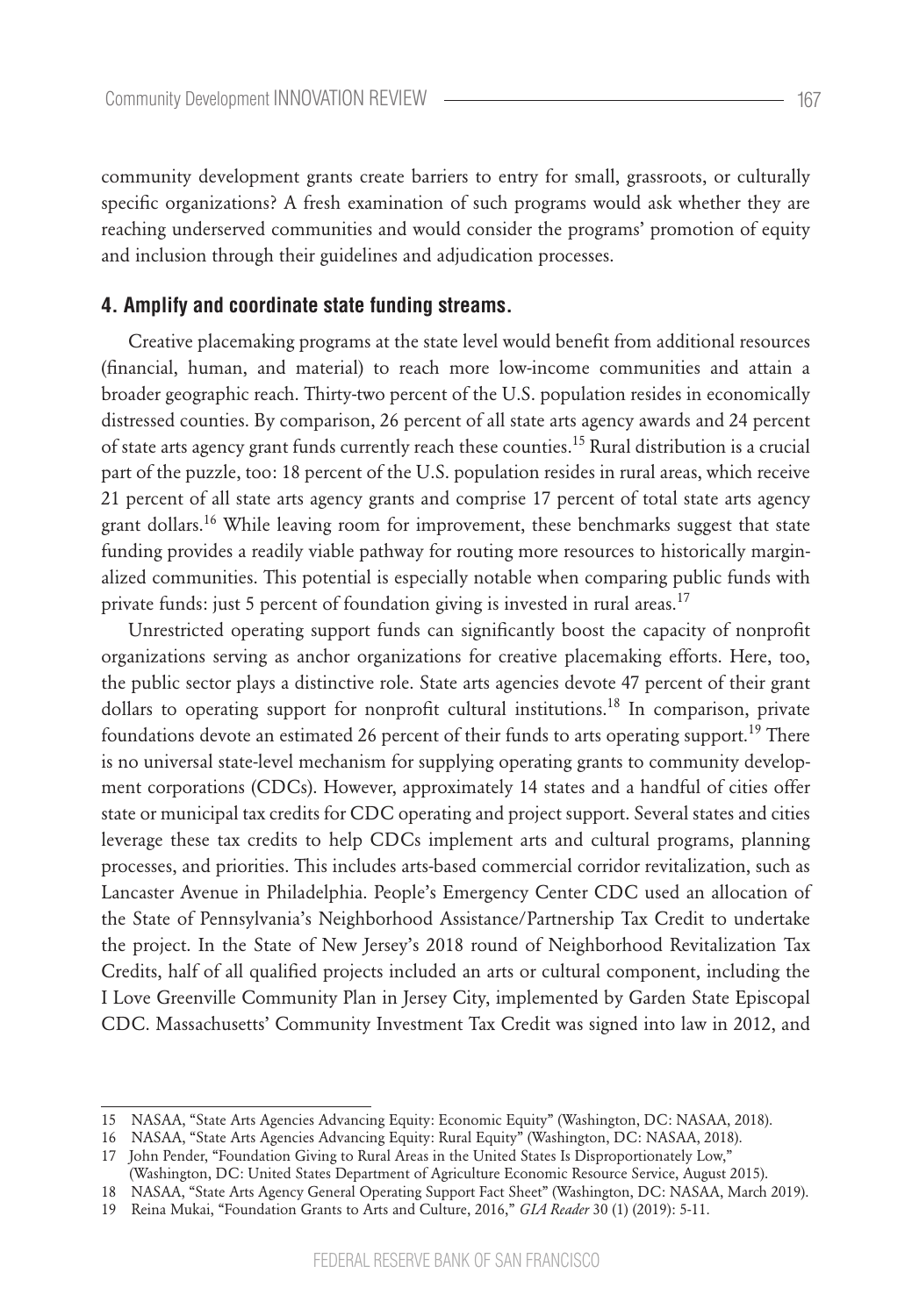in 2016-2017, 33 CDCs used it to expand their arts programming.<sup>20</sup>

Leveraging low-cost capital is an effective tool that nonprofit organizations can use to enhance their project and programmatic impact. CDCs commonly access loans and equity investments to develop real estate and implement programs. A national infrastructure for training and technical assistance helps them learn safe and effective ways to access these resources. State government agencies can encourage and sponsor cultural organizations' access to this type of training.

Although private market forces may help sustain enduring prosperity for low- and moderate-income people and places and communities of color over the long term, government has a critical role to play in providing catalytic funding, technical assistance, and other support structures. An optimal resource combination for community development may consist of three mutually supportive components: capital funding (equity investments or loans), operating support for local coordinating entities, and technical assistance funds. The Baltimore Regional Neighborhood Initiative (BRNI), a State of Maryland program, is a good example. Each of its investments is aligned to a community plan and includes capital funds that offer a rate of return to the state, operating funds for the implementing organization, and technical support to help the community organization fully implement its vision. In the case of BRNI, the state is providing each resource. However, the state could also partner with other nonprofits, the private sector, or others to provide some of these resources.

#### **5. Educate federal funding gatekeepers about creative placemaking.**

States serve as the distribution nodes for federal community development, economic development, and housing funding—in amounts that often exceed what states themselves invest. Federal resources from the Department of Housing and Urban Development (e.g., Community Development Block Grants and the HOME Investment Partnerships Program), Department of the Treasury (Low-Income Housing Tax Credit Program), Department of Agriculture state offices (Community Facilities Direct Loan & Grant Program and Rural Business Development Grants), the Appalachian Regional Commission (Asset-Based Development Initiative), and the Department of Commerce Economic Development Administration (Regional Innovation Strategies program) all are distributed through state or regional offices. These state-level staff also serve as technical assistance advisers and as conduits for relaying state and local needs back to Washington, DC.

Funds from these federal agencies have been tapped successfully for some creative placemaking initiatives, but that appears to be the exception rather than the norm. In few instances are the eligibility of arts-based or creative placemaking strategies explicit in the policy guidelines. One successful change occurred through an interagency collaboration between the

<sup>20</sup> Massachusetts Association of Community Development Corporations (MACDC), "Community Investment Tax Credit: Program Impact" (Boston, MA: MACDC, 2019.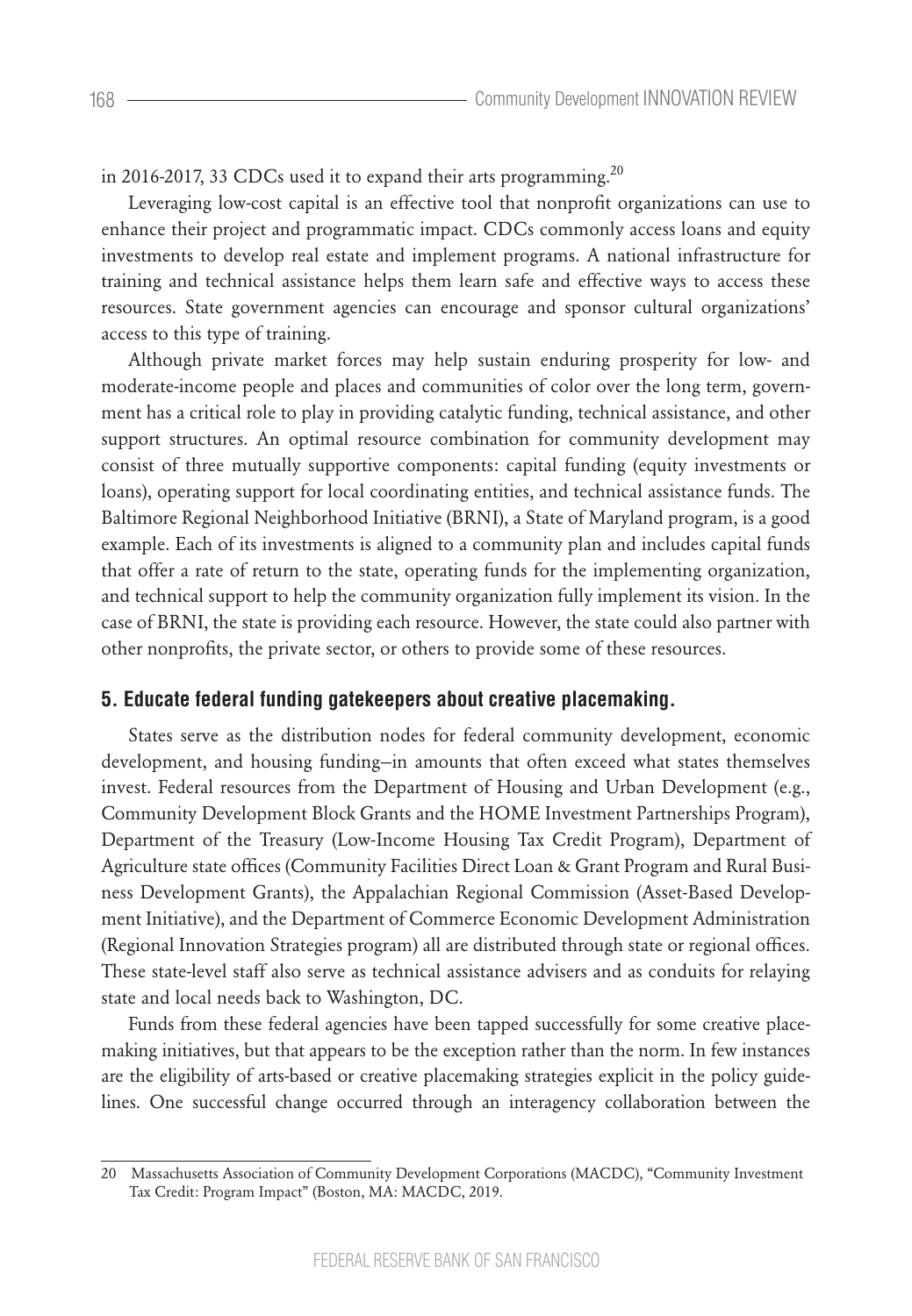National Endowment for the Arts (NEA) and the Department of Housing and Urban Development (HUD). Through this partnership, HUD modified its adjudication scoring system for the Choice Neighborhoods program to award points for planning and implementation that included artists, designers, and cultural organizations. Additionally, NEA staff served on HUD grant panels, contributing arts expertise to application reviews.21 Although the point shift for HUD grant scoring was temporary, this collaboration demonstrates the potential to familiarize more federal agencies with creative placemaking concepts and elevate arts-based approaches.

## **6. Embed artists and designers into government agencies that influence creative placemaking or community development.**

Local government offices in Boston, Fargo (ND), Portland (ME), New York City, and other sites have incorporated artists-in-residence into municipal planning, public works, and public health agencies. Such artists have helped agencies find new ways to fulfill public mandates, shifted understanding of and relationships with constituents, and sparked a culture of curiosity that can positively affect an agency's decision-making.<sup>22</sup>

At the state level, the Washington State Department of Transportation and the Minnesota Department of Transportation now both have programs to embed artists in their agencies.<sup>23</sup> Other state agencies—especially those with responsibilities for housing, economic development, and community development—could emulate this model.

# **7. Equip more artists and cultural organizations to play significant community engagement and development roles.**

Without artists as catalysts, leaders, and resident stakeholders, creative placemaking cannot flourish, and the policies recommended here are unlikely to be realized. Communities need access to—or must identify their own—professional and avocational artists who have the knowledge, passion, skills, and relationships to facilitate creative placemaking. Systematic effort at the state level to identify and support such individuals is likely necessary to ensure artists can be available to all geographies.

Many state arts agencies have experience in training teaching artists, developing artist rosters, and supporting artist residencies, often in education settings. Adding support systems

<sup>21</sup> Correspondence from Jen Hughes, Design and Creative Placemaking Director, National Endowment for the Arts, April 30, 2019.

<sup>22</sup> National Endowment for the Arts (NEA), "Exploring Our Town: The Fargo Project" (Washington, DC: NEA, Accessed March 2019); Mary Pottenger, "Creating Social Change Through Community Connections & Shared Arts Experiences," Americans for the Arts ARTSblog (May 2, 2012); Natalie Delgadillo, "How Artists Are Helping Governments Reach Everyday People," *Governing* (December 28, 2017).

<sup>23</sup> Washington State Department of Transportation, "Washington State Department of Transportation to Be the First Statewide Agency to Host an Artist-in-Residence." Press release (Olympia, WA: Washington State Department of Transportation, November 20, 2018); Transportation for America, "Minnesota Department of Transportation to Host a Community Vitality Fellow to Advance Transportation Goals." Press release (Washington, DC: Transportation for America, March 21, 2019).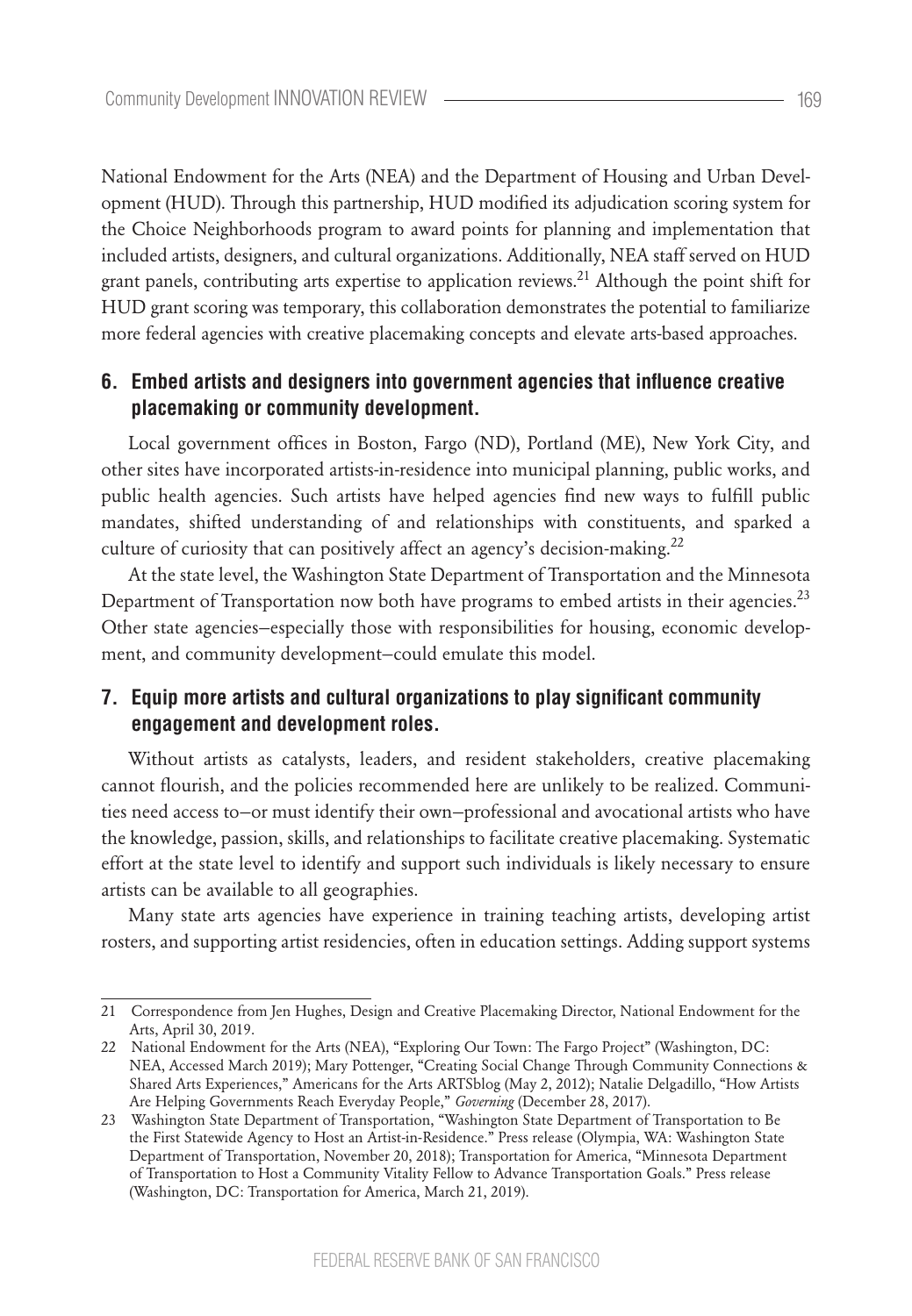for artists specializing in community development and public engagement strategies would require more resources and different training curricula, but good models exist that could guide this expansion.<sup>24</sup> Resources would need to be developed for the promotion, deployment, and networking of these artists throughout a state, with the goal of embedding them into CDCs, thus enhancing the capacity and impact of the artist, organization, and community. These efforts should include work to help more community development agencies and organizations recognize the potential benefits of—and learn practical tactics for—hiring and partnering with artists.

Encouraging the community development field to employ artists and cultural organizations as partners in public processes ultimately yields more inclusive development while simultaneously legitimizing creative strategies for community engagement, organizing, and placemaking. For example, as described elsewhere in this volume, the Southwest Minnesota Housing Partnership partnered artists with government officials in three local communities—Milan, St. James, and Worthington—to get community input into everything from identifying and meeting housing needs to developing new public spaces and design guidelines to gathering needs for new public transportation investments. Subsequently, these engagement projects with experienced artists led these towns to embark on new kinds of creative public programs and investments that are better serving their diverse communities.

Legitimacy gaps between government agencies and creative community engagement professionals can form due to stale practices and outdated community engagement tactics. Using high-quality, experienced engagement professionals can be an effective entry point for creative placemaking practice, helping to bridge these gaps and providing a necessary spark for innovative practitioners as they navigate policy environments.

These recommendations have focused on state government, but similar interventions could be considered in federal, county, or municipal policy. Increasing resources for creative placemaking and synchronizing policy streams to support it would be valuable at all levels of government.

### **Additional Opportunities**

The above recommendations do not promote a single unified policy paradigm, because a one-size-fits-all, public-sector approach is unlikely to meet divergent local needs. Instead, we believe it would be effective to elevate and legitimize creative placemaking within existing state policy frameworks. To support this policy evolution, we recommend these measures:

• As practitioners, funders, and scholars continue to document creative placemaking activities, a clearer signpost of the *policy* components of successful projects would help others learn. Policy linkages are present, but they aren't always enumerated. And because the money flows through so many different sources, public funding can be

<sup>24</sup> Barbara Shaffer Bacon, "Supporting Artists in Community Settings," *GIA Reader* 25 (2) (2014); William Cleveland, "Options for Community Arts Training and Support" (Bainbridge Island, WA: Center for the Study of Art & Community, 2016).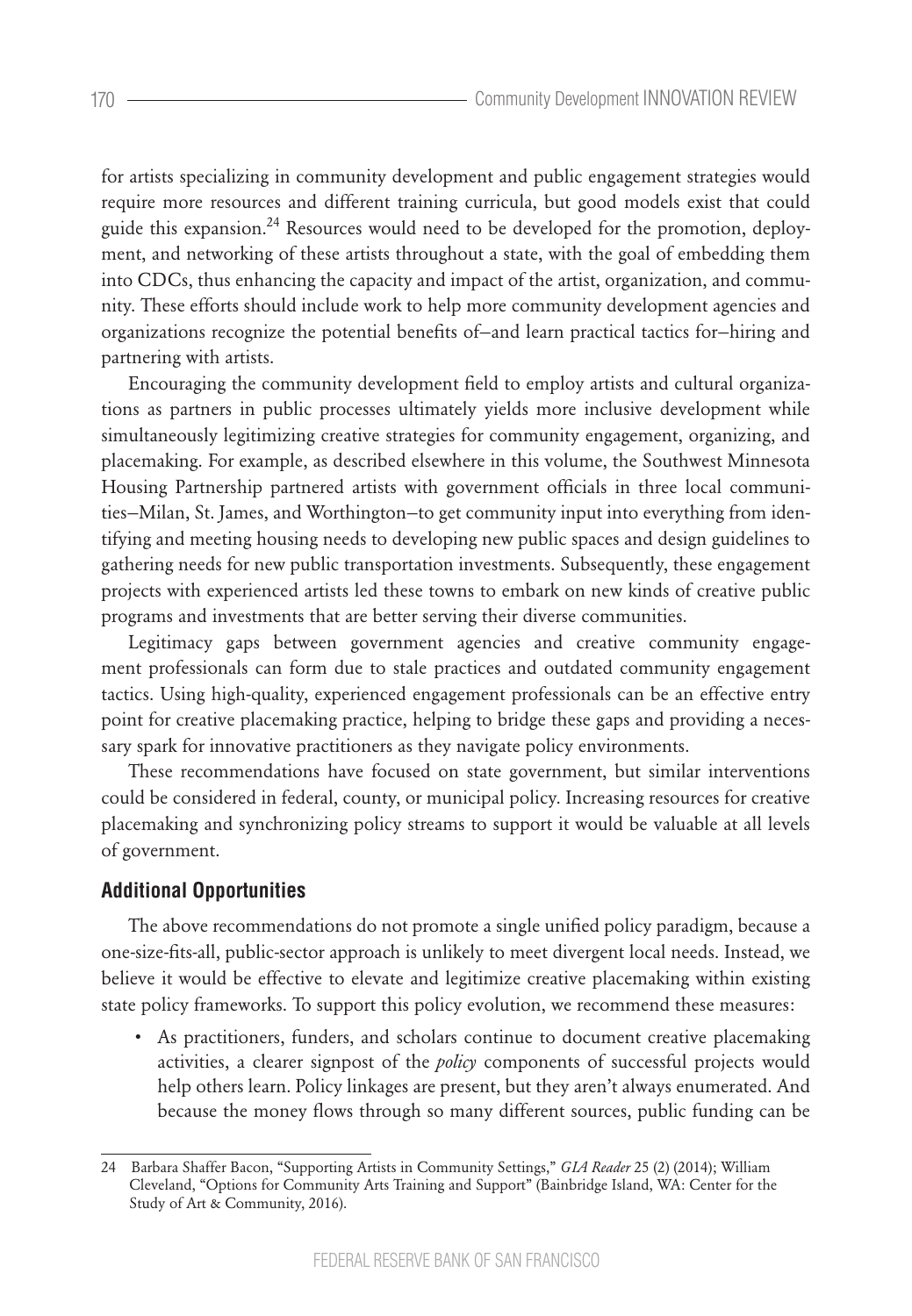hard to track. Better documentation would help with knowledge transfer, as well as impact assessment.

- To navigate the tangle of different policy streams, it will be critical to build the capacity (knowledge, skills, and relationships) of individuals working in community development and the arts to become more agile "knitters" of local, state, and federal policy opportunities. Public- and private-sector funders alike could make meaningful investments in training and knowledge sharing to this end. For example, PolicyLink, with support from The Kresge Foundation, helped the partnership between San Francisco's Mission Economic Development Agency and Galería de la Raza to comprehensively address issues of cultural and physical displacement, ultimately intertwining culture-bearer protection into a housing acquisition strategy in the city's Mission District. Through this project, both partners became adept at navigating both the cultural and community development realms, supported by a formal learning cohort and knowledge sharing through PolicyLink.
- A multiyear effort—and accompanying case studies—in a handful of states aimed at advancing statewide systems for creative placemaking policy, practice, and capacity building could test the efficacy of the recommendations made here and elsewhere.
- Creative placemaking training and capacity-building programs would benefit from the addition of *policy* and *advocacy* components. Scholarship and data certainly can contribute to policy shifts, but they, by thecurrenmselves, are unlikely to alter the resource landscape. It will require skilled advocacy efforts to raise resources and understanding among elected officials—and to build public will for equitable placemaking at the community level.

Meanwhile, public officials, community developers, cultural leaders, advocates, and civic groups have opportunities to make an impact on the policy landscape. Adjusting state policies to elevate creative placemaking—in conjunction with the ingenuity of local "knitters" can create more equitable outcomes and improve quality of life for residents across the United States.

*Kelly Barsdate is chief program and planning officer at the National Assembly of State Arts Agencies (NASAA) and has 28 years of experience advising government agencies on cultural policy, arts advocacy, grantmaking, and strategic planning. At NASAA, Kelly oversees state-level technical assistance services, executive leadership programs, and special initiatives. She has led NASAA's institutional collaborations with partners including the National Governors Association, the National Conference of State Legislatures, Grantmakers in the Arts, the National Center for Charitable Statistics, and the National Endowment for the Arts, among others. Kelly has authored numerous monographs and articles on cultural planning, arts funding, and advocacy and is a consulting editor of the peer-reviewed Journal of Arts Management, Law, and Society. She holds an Executive Certificate of Facilitation from Georgetown University, a Change Leader certification from the State of Utah, and an English degree from Oberlin College.*